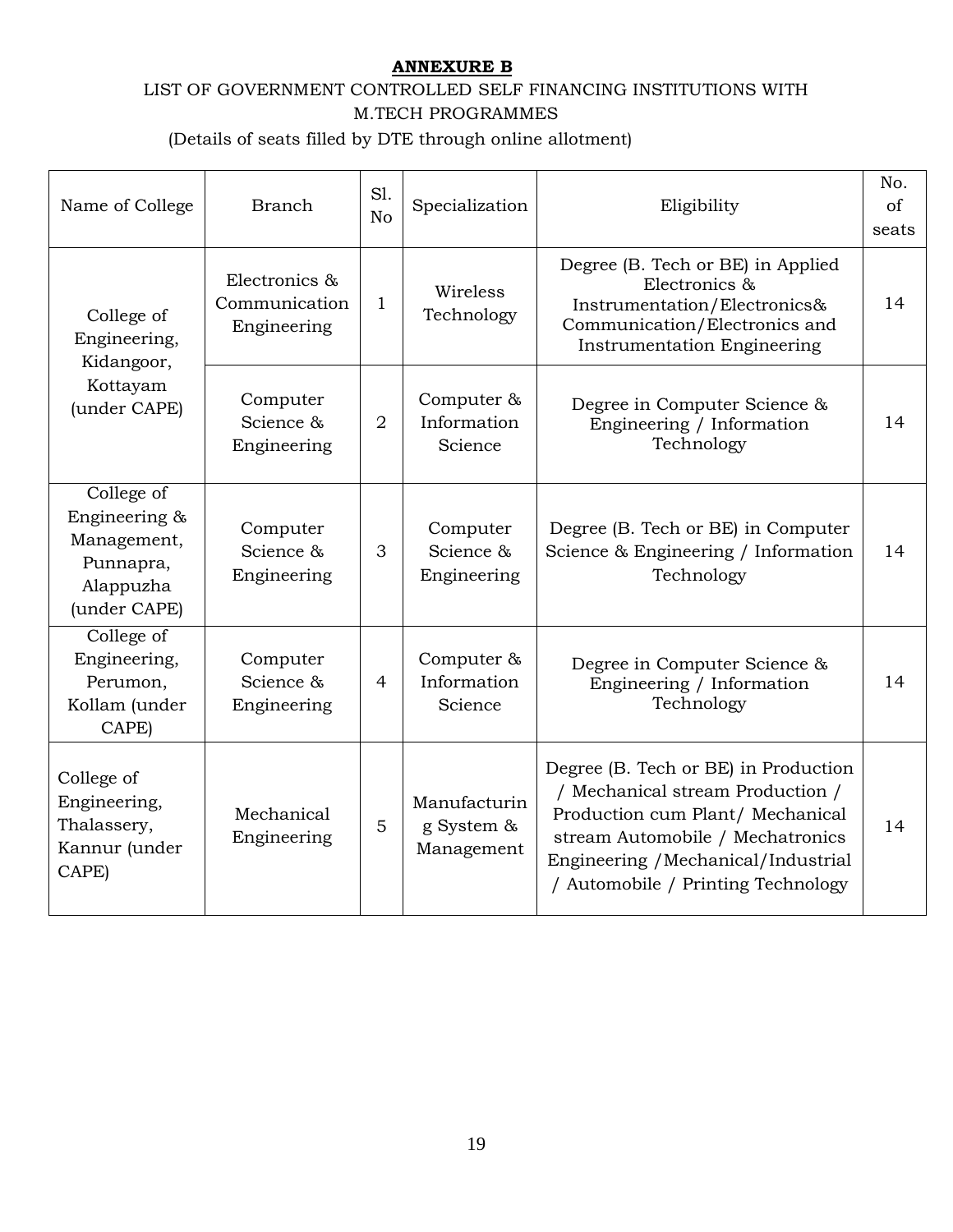| College of<br>Engineering,<br>Thalassery,<br>Kannur (under<br>CAPE)                                                   | Electronics &<br>Communicatio<br>n Engineering | 6              | Signal<br>Processing                      | Degree (B. Tech or BE) in Applied<br>Electronics & Instrumentation /<br>Electronics & Communication /<br>Electronics & Instrumentation /<br>Instrumentation/Electrical &<br>Electronics / Electronics /<br>Electronics & Bio<br>Medical/Instrumentation &<br>Control/Bio Medical Engineering  | 14 |
|-----------------------------------------------------------------------------------------------------------------------|------------------------------------------------|----------------|-------------------------------------------|-----------------------------------------------------------------------------------------------------------------------------------------------------------------------------------------------------------------------------------------------------------------------------------------------|----|
| Sree Chitra<br>Tirunal College<br>of Engineering,<br>Pappanamcode,<br>Thiruvananthap<br>uram (under<br><b>KSRTC</b> ) | Mechanical<br>Engineering                      | $\overline{7}$ | Machine Design                            | Degree (B. Tech or BE) in<br>Mechanical / Mechanical stream<br>Automobile/<br>Mechanical stream Production /<br>Industrial/ Mechatronics/<br>Production / Production cum<br>Plant/Auto mobileEngineering                                                                                      | 15 |
|                                                                                                                       | Electronics &<br>Communicatio<br>n Engineering | 8              | Signal<br>Processing                      | Degree (B. Tech or BE) in Applied<br>Electronics & Instrumentation /<br>Electronics & Communication /<br>Electronics & Instrumentation /<br>Instrumentation/Electrical &<br>Electronics / Electronics /<br>Electronics & Bio Medical/<br>Instrumentation & Control/Bio<br>Medical Engineering | 15 |
|                                                                                                                       | Computer<br>Science &<br>Engineering           | 9              | Computer<br>Science &<br>Engineering      | Degree (B. Tech or BE) in<br>Computer Science & Engineering<br>/ Information Technology                                                                                                                                                                                                       | 15 |
| LBS College of<br>Engineering,<br>Muliyar,<br>Kasaragod<br>(under LBS)                                                | Mechanical<br>Engineering                      | 10             | Thermal &<br>Fluid<br>Engineering         | Degree (B. Tech or BE) in<br>Mechanical / Automobile /<br>Production / Production cum<br>Plant/ Mechanical stream<br>Automobile / Mechanical stream<br>Production/Mechatronics<br>Engineering / Aeronautical<br>Engineering / Aerospace<br>Engineering / Industrial<br>Engineering            | 14 |
|                                                                                                                       |                                                | 11             | Power Systems<br>and Power<br>Electronics | Degree (B. Tech or BE) in<br>Electrical & Electronics<br>Engineering                                                                                                                                                                                                                          | 14 |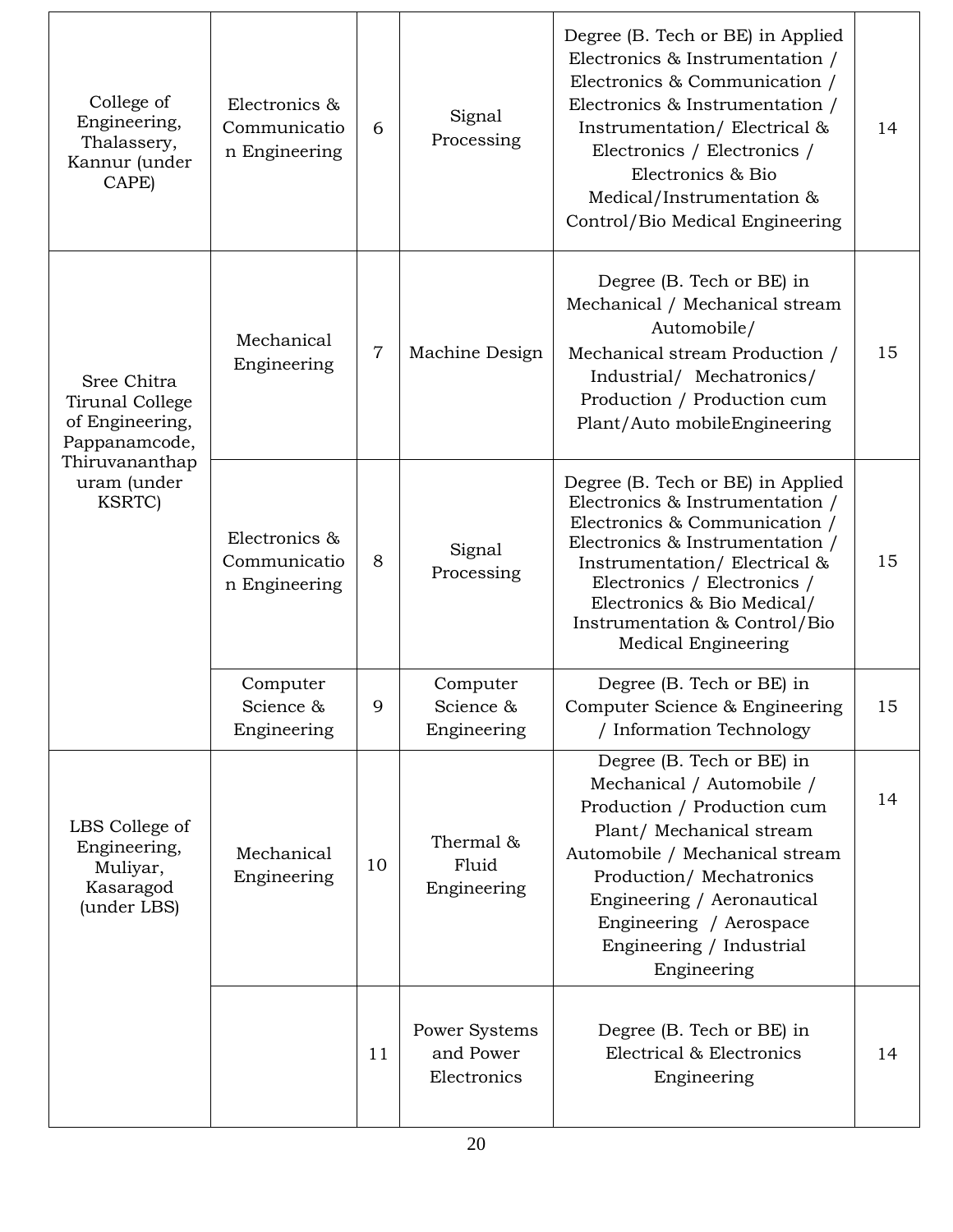| LBS College of<br>Engineering,<br>Muliyar,                                                           | Electronics &<br>Communication<br>Engineering | 12 | VLSI Design &<br>Signal<br>Processing            | Degree (B. Tech or BE) in<br>Electronics & Communication /<br>Applied Electronics / Applied<br>Electronics & Instrumentation /<br>Instrumentation/Electronics &<br>Instrumentation / Electronics &<br>Bio Medical / Electrical &<br>Electronics / Electronics<br>Engineering                            | 14 |
|------------------------------------------------------------------------------------------------------|-----------------------------------------------|----|--------------------------------------------------|---------------------------------------------------------------------------------------------------------------------------------------------------------------------------------------------------------------------------------------------------------------------------------------------------------|----|
| Kasaragod<br>(under LBS)                                                                             | Computer<br>Science &<br>Engineering          | 13 | Computer<br>Science &<br>Information<br>Security | Degree (B. Tech or BE) in<br>Computer Science & Engineering<br>/ Information Technology                                                                                                                                                                                                                 | 14 |
|                                                                                                      | Computer<br>Science &<br>Engineering          | 14 | Computer<br>Science &<br>Engineering             | Degree (B. Tech or BE) in<br>Computer Science & Engineering<br>/ Information Technology                                                                                                                                                                                                                 | 18 |
| LBS Institute of<br>Technology for<br>Women,<br>Poojappura,<br>Thiruvananthap<br>uram (under<br>LBS) | Electronics &<br>Communication<br>Engineering | 15 | Signal<br>Processing                             | Degree (B. Tech or BE) in Applied<br>Electronics & Instrumentation /<br>Electronics & Communication /<br>Electronics & Instrumentation /<br>Instrumentation/Electrical &<br>Electronics / Electronics /<br>Electronics & Bio Medical/<br>Instrumentation & Control/Bio<br>Medical Engineering           | 18 |
| College of<br>Engineering,<br>Munnar, Idukki<br>(under CCE)                                          | Electronics &<br>Communication<br>Engineering | 16 | VLSI&<br>Embedded<br>Systems                     | Degree (B. Tech or BE) in<br>Electronics & Communication /<br>Applied Electronics / Applied<br>Electronics & Instrumentation /<br>Electronics & Instrumentation /<br>Instrumentation/Electronics &<br>Bio Medical / Electronics<br>Engineering/ Bio Medical/<br>Electrical & Electronics<br>Engineering | 16 |
|                                                                                                      | Computer<br>Science &<br>Engineering          | 17 | Computer &<br>Information<br>Science             | Degree (B. Tech or BE) in<br>Computer Science & Engineering<br>/ Information Technology                                                                                                                                                                                                                 | 16 |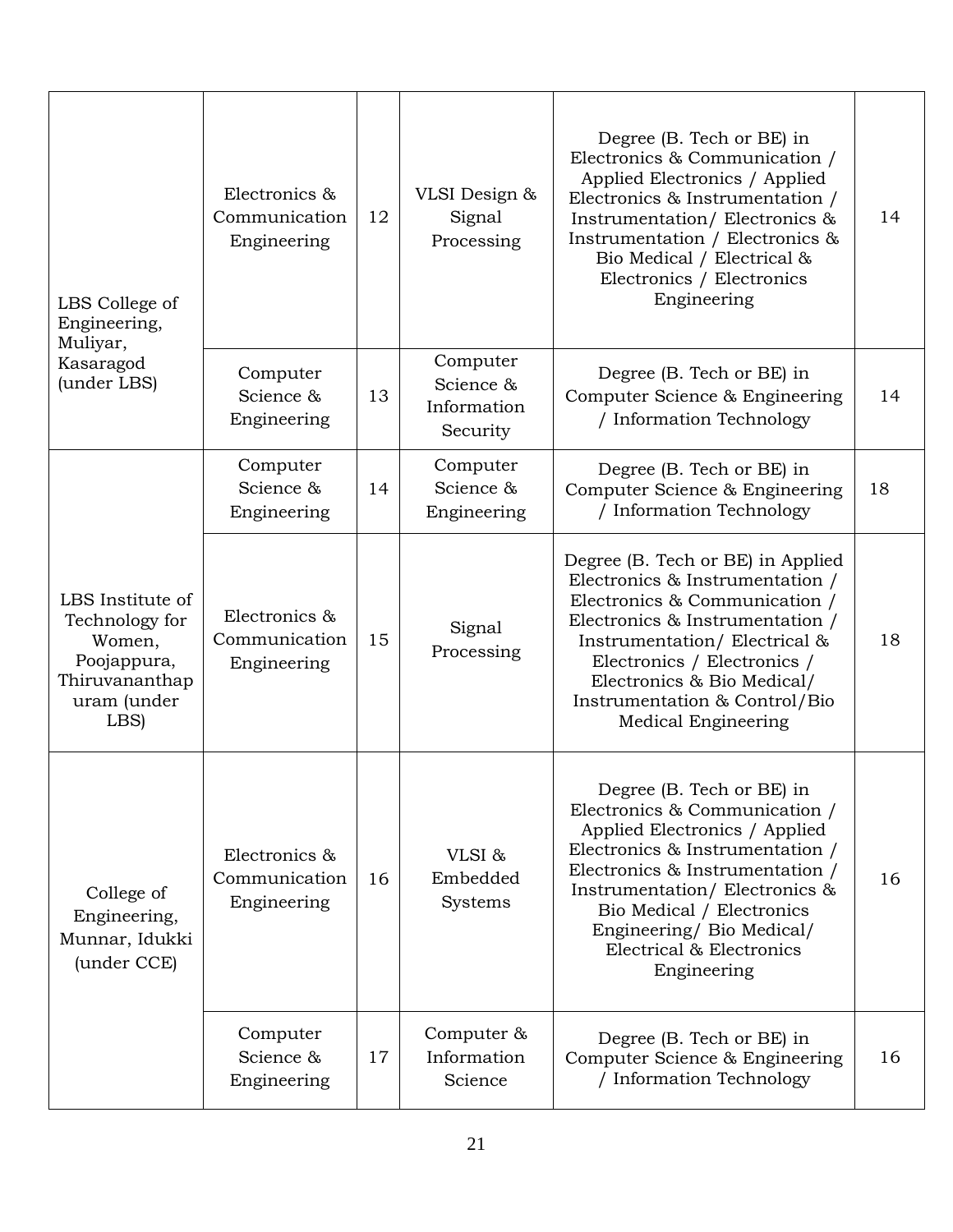| College of<br>Engineering,<br>Munnar, Idukki<br>(under CCE)             | Electrical &<br>Electronics<br>Engineering    | 18 | Power<br>Electronics                 | Degree (B. Tech or BE) in<br>Electrical & Electronics/<br>Electronics & Communication<br>Engineering                                                                                                                                                                                           | 16 |
|-------------------------------------------------------------------------|-----------------------------------------------|----|--------------------------------------|------------------------------------------------------------------------------------------------------------------------------------------------------------------------------------------------------------------------------------------------------------------------------------------------|----|
| College of<br>Engineering,<br>Cherthala,<br>Alappuzha<br>(under IHRD)   | Computer<br>Science &<br>Engineering          | 19 | Computer &<br>Information<br>Science | Degree (B. Tech or BE) in<br>Computer Science & Engineering<br>/ Information Technology                                                                                                                                                                                                        | 14 |
| College of<br>Engineering,<br>Chengannur,<br>Alappuzha<br>(under IHRD)  | Electronics &<br>Communication<br>Engineering | 20 | VLSI&<br>Embedded<br>Systems         | Degree (B. Tech or BE) in<br>Electronics & Communication /<br>Applied Electronics / Applied<br>Electronics & Instrumentation /<br>Electronics & Instrumentation /<br>Instrumentation/Electronics &<br>Bio Medical / Electronics/ Bio<br>Medical/ Electrical & Electronics<br>Engineering       | 14 |
|                                                                         | Computer<br>Science &<br>Engineering          | 21 | Image<br>Processing                  | Degree (B. Tech or BE) in<br>Computer Science & Engineering<br>/ Information Technology                                                                                                                                                                                                        | 14 |
| College of<br>Engineering,<br>Karunagappally,<br>Kollam (under<br>IHRD) | Electronics &<br>Communication<br>Engineering | 22 | Signal<br>Processing                 | Degree (B. Tech or BE) in Applied<br>Electronics & Instrumentation /<br>Electronics & Communication /<br>Electronics & Instrumentation /<br>Instrumentation/ Electrical &<br>Electronics / Electronics /<br>Electronics & Bio<br>Medical/ Instrumentation &<br>Control/Bio Medical Engineering | 14 |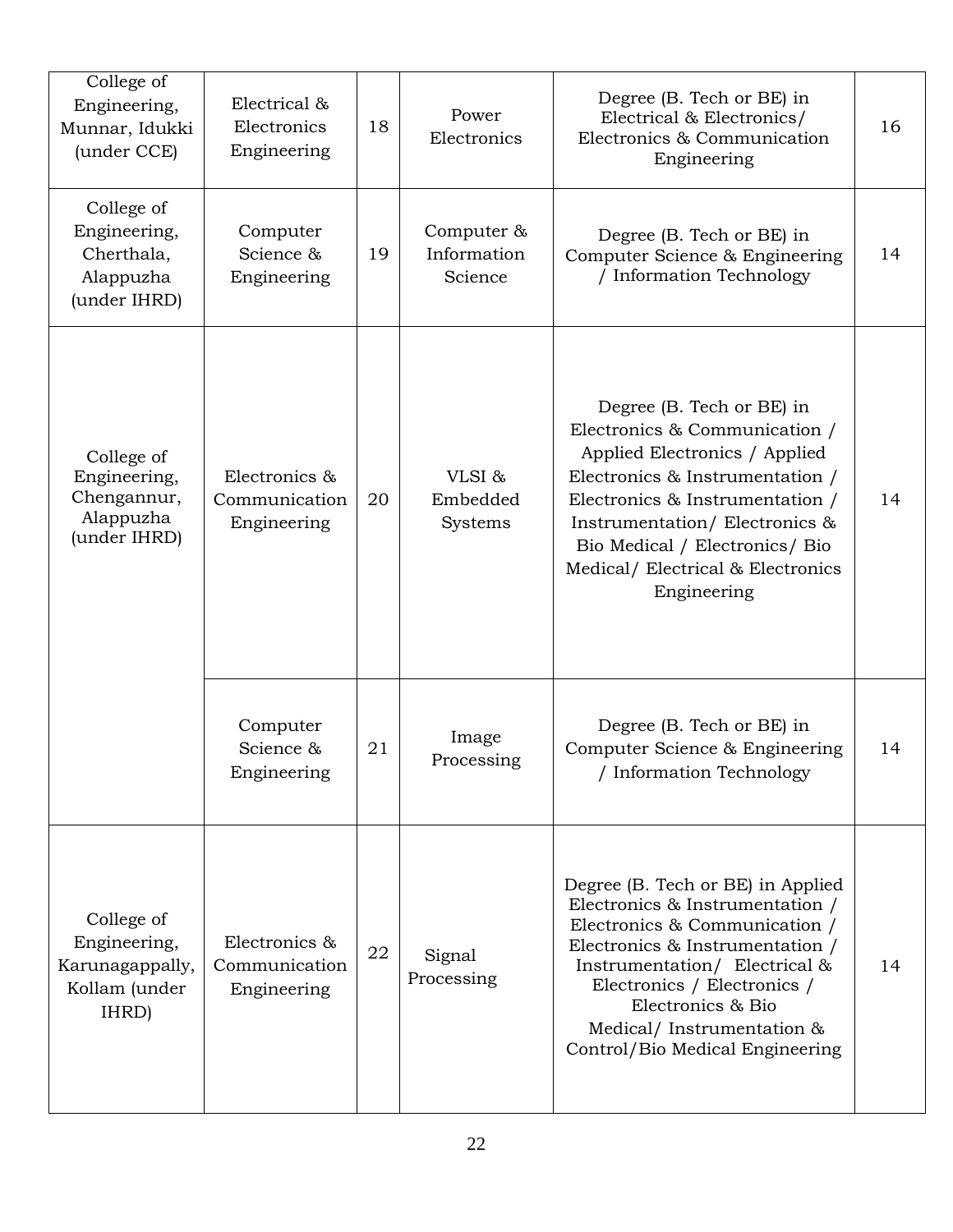| Model<br>Engineering<br>College,<br>Thrikkakara,<br>Ernakulam<br>(under IHRD) | Electronics<br>&<br>Communication<br>Engineering | 23 | VLSI & Embedded<br>Systems                  | Degree (B. Tech or BE) in<br>Electronics & Communication<br>/ Applied Electronics / Applied<br>Electronics & Instrumentation<br>/ Electronics &<br>Instrumentation /<br>Instrumentation/Electronics &<br>Bio Medical / Electronics/ Bio<br>Medical/Electrical &<br><b>Electronics Engineering</b>  | 18 |
|-------------------------------------------------------------------------------|--------------------------------------------------|----|---------------------------------------------|----------------------------------------------------------------------------------------------------------------------------------------------------------------------------------------------------------------------------------------------------------------------------------------------------|----|
|                                                                               |                                                  | 24 | Signal Processing                           | Degree (B. Tech or BE) in<br>Applied Electronics &<br>Instrumentation / Electronics<br>& Communication /<br>Electronics & Instrumentation<br>/ Electrical & Electronics /<br>Electronics / Instrumentation/<br>Electronics & Bio Medical /<br>Instrumentation & Control/Bio<br>Medical Engineering | 14 |
|                                                                               | Computer<br>Science &<br>Engineering             | 25 | <b>Image Processing</b>                     | Degree (B. Tech or BE) in<br>Computer Science &<br>Engineering / Information<br>Technology                                                                                                                                                                                                         | 14 |
|                                                                               | Mechanical<br>Engineering                        | 26 | Energy<br>Management                        | Degree (B. Tech or BE) in<br>Mechanical / Automobile /<br>Production / Production cum<br>Plant/ Industrial / Mechanical<br>steam Automobile /<br>Mechanical steam Production<br>/ Electrical & Electronics /<br>MechatronicsEngineering                                                            | 14 |
| College of<br>Engineering,<br>Kallooppara,<br>Pathanamthitta<br>(under IHRD)  | Computer<br>Science &<br>Engineering             | 27 | Cyber Forensic &<br>Information<br>Security | Degree (B. Tech or BE) in<br>Computer Science &<br>Engineering / Information<br>Technology / Electronics &<br>Communication / Electronics<br>& Instrumentation Engineering<br>/ Instrumentation                                                                                                    | 14 |

**NB: The equivalent degree courses on each subject can be referred from AICTE Approval Process Handbook 2020-21 Annexure 6 (pages:267 to 272)**